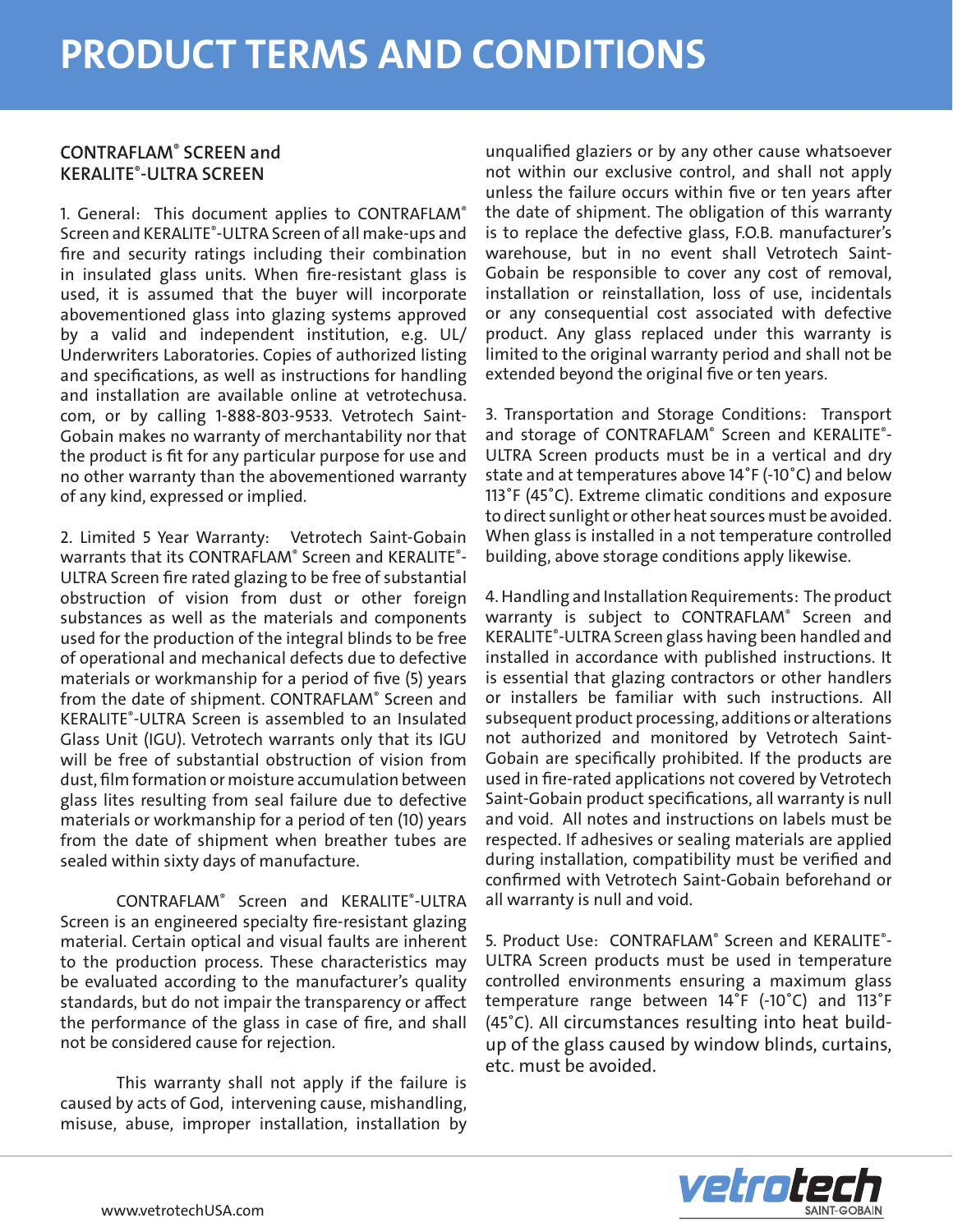## KERALITE®-R / KERALITE®-F / KERALITE®-L

1. General: This document applies to KERALITE®-R, KERALITE®-F, KERALITE®-L of all fire ratings including their combination in insulated glass units. When fire-resistant glass is used, it is assumed that the buyer will incorporate KERALITE®-R, KERALITE®-F, KERALITE®-L glass into glazing systems approved by a valid and independent institution, e.g. UL/Underwriters Laboratories. Copies of authorized listing and specifications, as well as instructions for handling and installation are available online at vetrotechusa.com, or by calling 1-888-803-9533.

Vetrotech Saint-Gobain makes no express or implied representation or warranty as to the fitness, merchantability, or any matter with respect to the KERALITE® products whether used alone or in combination with any other material or equipment. All warranties, including merchantability, are excluded. KERALITE® products are engineered specialty fire resistant glazing materials. Certain optical and visual faults are inherent to the production process. These characteristics may be evaluated according to the manufacturers quality standards, but do not affect the performance of the glass in case of fire, and shall not be considered cause for rejection.

2. Limited 10 Year Warranty KERALITE® IGU Products: When assembled to an Insulated Glass Unit (IGU), Vetrotech warrants only that its KERALITE®-R IGU, KERALITE®-F IGU, KERALITE®-L IGU will be free of substantial obstruction of vision from dust, film formation or moisture accumulation between the sealed glass lites resulting from perimeter seal failure due to defective materials or workmanship for a period of ten (10) years from the date of shipment.

3. Limited 5 Year Warranty KERALITE®-L: Vetrotech Saint-Gobain warrants only that its KERALITE®-L will be free of manufacturing defects resulting in substantial obstruction of vision from dust or other foreign substances due to defective materials or workmanship for a period of five (5) years from the date of shipping. The remedy for product proved to be defective under the terms of this warranty is limited to the replacement of product.

4. Limited 3 Year Warranty KERALITE®-F: Vetrotech Saint-Gobain warrants only that its KERALITE®-F fire rated glazing surface-applied film will maintain peel adhesion without peeling, cracking, crazing, delaminating or discoloring for a period of three (3) years from the date of shipping. Iridescence of the

surface-applied film can occur and become noticeable by certain types of lights and viewing angles. Incident light waves from fluorescent light sources and dark backgrounds can amplify the effect.

Iridescence is inherent to the product, but does not affect the performance of the glass in case of fire, and shall not be considered cause for rejection. The remedy for product proved to be defective under the terms of this warranty is limited to the replacement of the surface-applied film.

This warranty shall not apply if the failure is caused by acts of God, intervening cause, mishandling, misuse, abuse, improper installation, installation by unqualified glaziers or by any other cause whatsoever not within our exclusive control, and shall not apply unless the failure occurs within the warranted period. The obligation of this warranty is to replace the defective film or glass, F.O.B. manufacturer's warehouse, but in no event shall Vetrotech Saint-Gobain be responsible to cover any cost of removal, installation or reinstallation, loss of use, incidentals or any consequential cost associated with defective product. Any glass replaced under this warranty is limited to the original warranty period and shall not be extended beyond the original warranty period.

3. Transportation and Storage Conditions: Transport and storage of KERALITE®-R, KERALITE®-F, KERALITE®-L, KERALITE®-ULTRA products must be in a vertical and dry state. Extreme climatic and weather conditions must be avoided.

4. Handling and Installation Requirements: The product warranty is subject to KERALITE®-R, KERALITE®-F, KERALITE®-L glass having been handled and installed in accordance with published instructions. It is essential that glazing contractors or other handlers or installers be familiar with such instructions. All subsequent product processing, additions or alterations not authorized and monitored by Vetrotech Saint-Gobain are specifically prohibited. If the products are used in fire-rated applications not covered by Vetrotech Saint-Gobain product specifications, all warranty is null and void.

All notes and instructions on labels must be respected. If adhesives or sealing materials are applied during installation, material compatibility must be verified and confirmed with Vetrotech Saint-Gobain beforehand or all warranty is null and void.

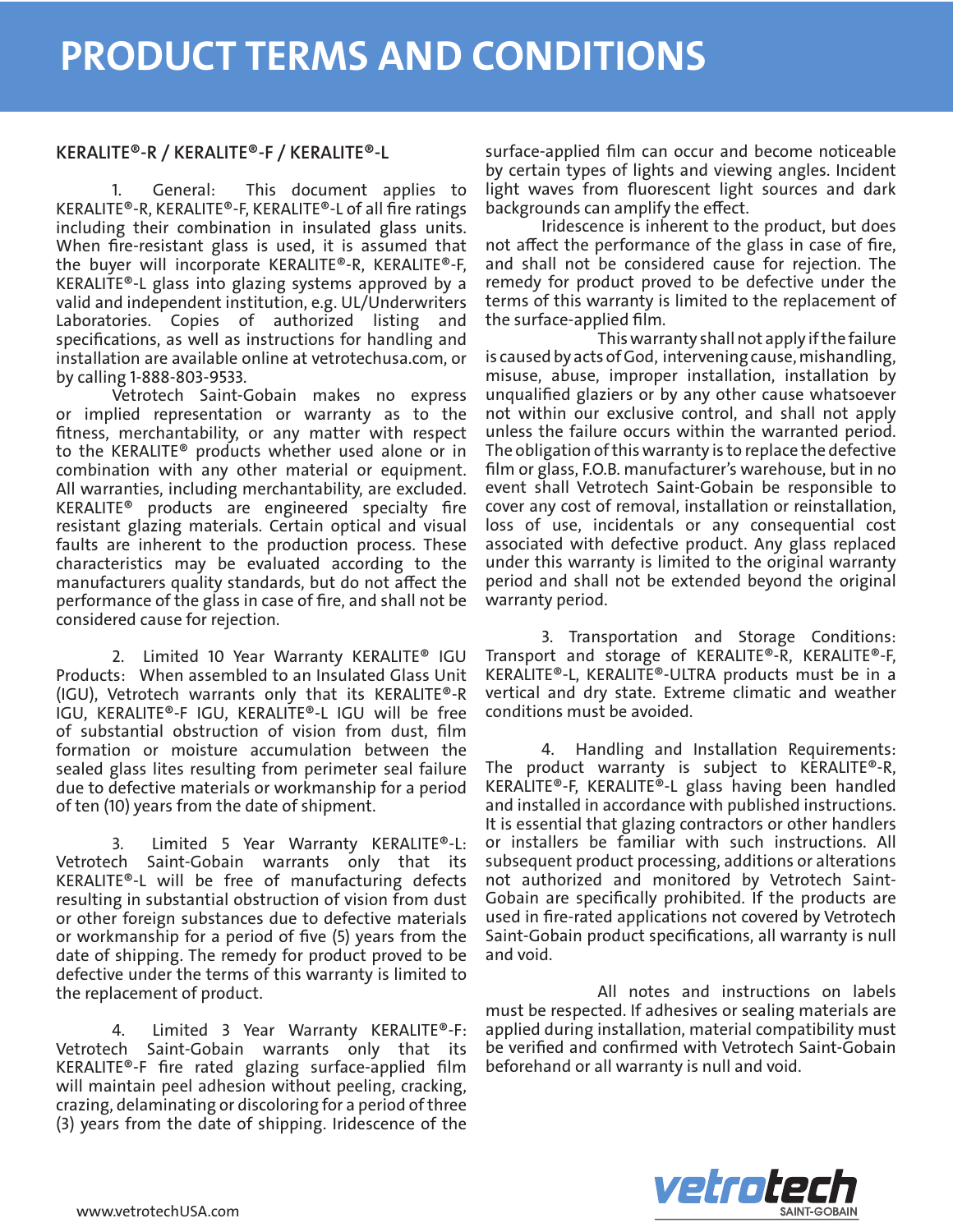## CONTRAFLAM® / SWISSFLAM® / CONTRAFLAM® STRUCTURE / KERALITE®-ULTRA

1. General: This document applies to CONTRAFLAM®, SWISSFLAM®, CONTRAFLAM® STRUCTURE, KERALITE®-ULTRA of all types and fire ratings including their combination in insulated glass units. When fire-resistant glass is used, it is assumed that the buyer will incorporate abovementioned glass into glazing systems approved by a valid and independent institution, e.g. UL/Underwriters Laboratories. Copies of authorized listing and specifications, as well as instructions for handling and installation are available online at vetrotechusa.com, or by calling 1-888-803- 9533.

2. Limited 5 Year Warranty: Vetrotech Saint-Gobain warrants that its CONTRAFLAM®, SWISSFLAM®, CONTRAFLAM® STRUCTURE, KERALITE®-ULTRA fire rated glazing to be free of substantial obstruction of vision from dust or other foreign substances due to defective materials or workmanship for a period of five years from the date of shipment. When assembled to an Insulated Glass Unit (IGU), Vetrotech warrants only that its CONTRAFLAM®-IGU, SWISSFLAM®-IGU, CONTRAFLAM® STRUCTURE-IGU, KERALITE®-ULTRA-IGU will be free of substantial obstruction of vision from dust, film formation or moisture accumulation between glass lites resulting from seal failure due to defective materials or workmanship for a period of ten years from the date of shipment.

CONTRAFLAM®, SWISSFLAM®, CONTRAFLAM® STRUCTURE, KERALITE®-ULTRA is an engineered specialty fire resistant glazing material. Certain optical and visual faults are inherent to the production process. These characteristics may be evaluated according to the manufacturer's quality standards, but do not impair the transparency or affect the performance of the glass in case of fire, and shall not be considered cause for rejection.

This warranty shall not apply if the failure is caused by acts of God, intervening cause, mishandling, misuse, abuse, improper installation, installation by unqualified glaziers or by any other cause whatsoever not within our exclusive control, and shall not apply unless the failure occurs within five or ten years after the date of shipment. The obligation of this warranty is to replace the defective glass, F.O.B. manufacturer's warehouse, but in no event shall Vetrotech Saint-Gobain be responsible to cover any cost of removal, installation or reinstallation, loss of

use, incidentals or any consequential cost associated with defective product. Any glass replaced under this warranty is limited to the original warranty period and shall not be extended beyond the original five or ten years.

Vetrotech Saint-Gobain makes no warranty of merchantability nor that the product is fit for any particular purpose for use and no other warranty than the abovementioned warranty of any kind, expressed or implied.

3. Transportation and Storage Conditions: Transport and storage of CONTRAFLAM®, SWISSFLAM®, CONTRAFLAM® STRUCTURE, KERALITE®-ULTRA products must be in a vertical and dry state and at temperatures above 14˚F (-10˚C) and below 113˚F (45˚C). Extreme climatic conditions and exposure to direct sunlight or other heat sources must be avoided. When glass is installed in a not temperature controlled building, above storage conditions apply likewise.

4. Handling and Installation Requirements: The product warranty is subject to CONTRAFLAM®, SWISSFLAM®, CONTRAFLAM® STRUCTURE, KERALITE®- ULTRA glass having been handled and installed in accordance with published instructions. It is essential that glazing contractors or other handlers or installers be familiar with such instructions. All subsequent product processing, additions or alterations not authorized and monitored by Vetrotech Saint-Gobain are specifically prohibited. If the products are used in fire-rated applications not covered by Vetrotech Saint-Gobain product specifications, all warranty is null and void.

All notes and instructions on labels must be respected. If adhesives or sealing materials are applied during installation, compatibility must be verified and confirmed with Vetrotech Saint-Gobain beforehand or all warranty is null and void.

5. Product Use: CONTRAFLAM®, SWISSFLAM®, CONTRAFLAM® STRUCTURE, KERALITE®-ULTRA products must be used in temperature controlled environments ensuring a maximum glass temperature range between 14˚F (-10˚C) and 113˚F (45˚C). All circumstances resulting into heat build-up of the glass caused by window blinds, curtains, etc. must be avoided.